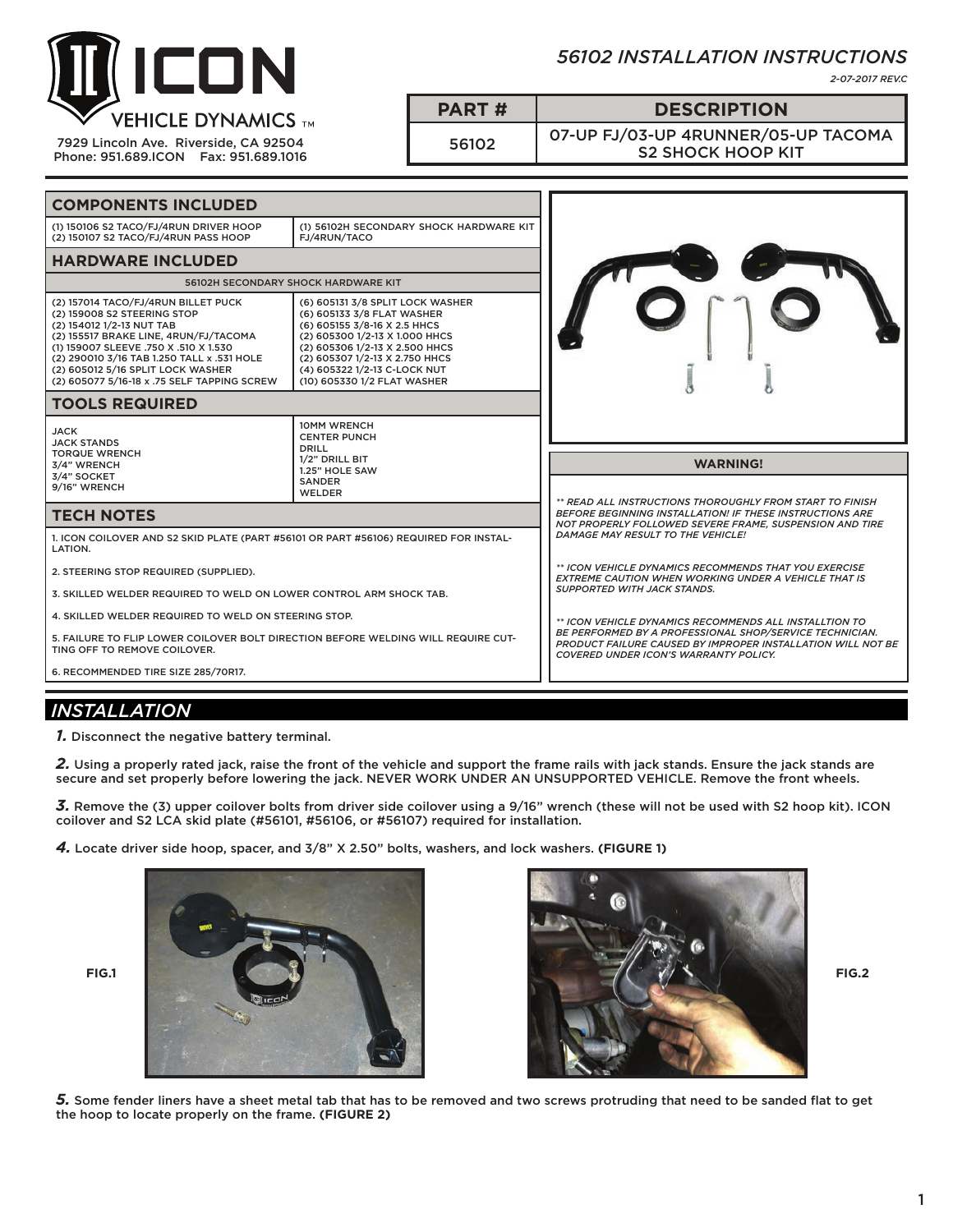*6.* Loosely assemble hoop on top of bucket with supplied spacer and 3/8" hardware. Use of anti-seize is recommended. **(FIGURE 3)**



*7.* Hold hoop firmly against raised portion of frame at top, snug the 3, 3/8" mounting bolts on top of coilover and mark center hole on frame. Drill frame at mark with 1/2" drill bit. **(FIGURE 4 - FIGURE 6)**





*8.* Using supplied nut tab, assemble hoop to frame with 1/2" hardware. [Torque to 120 ft-lbs] **(FIGURE 7)**





*9.* Tighten the (3) coilover bolts [Torque to 40 ft-lbs]. At this time, flip the factory bolt in the lower coilover mount so that the head of the bolt is facing the front of the vehicle and the nut is facing the rear. If this is skipped, you will be required to cut the bolt to remove it after the tab is welded in Step 15.

*10*. On 2016-UP models the factory bump stop must be clearanced with a 1.25" holesaw (as shown) so that it will not make contact with the shock. **(FIGURE 8 & 9)**



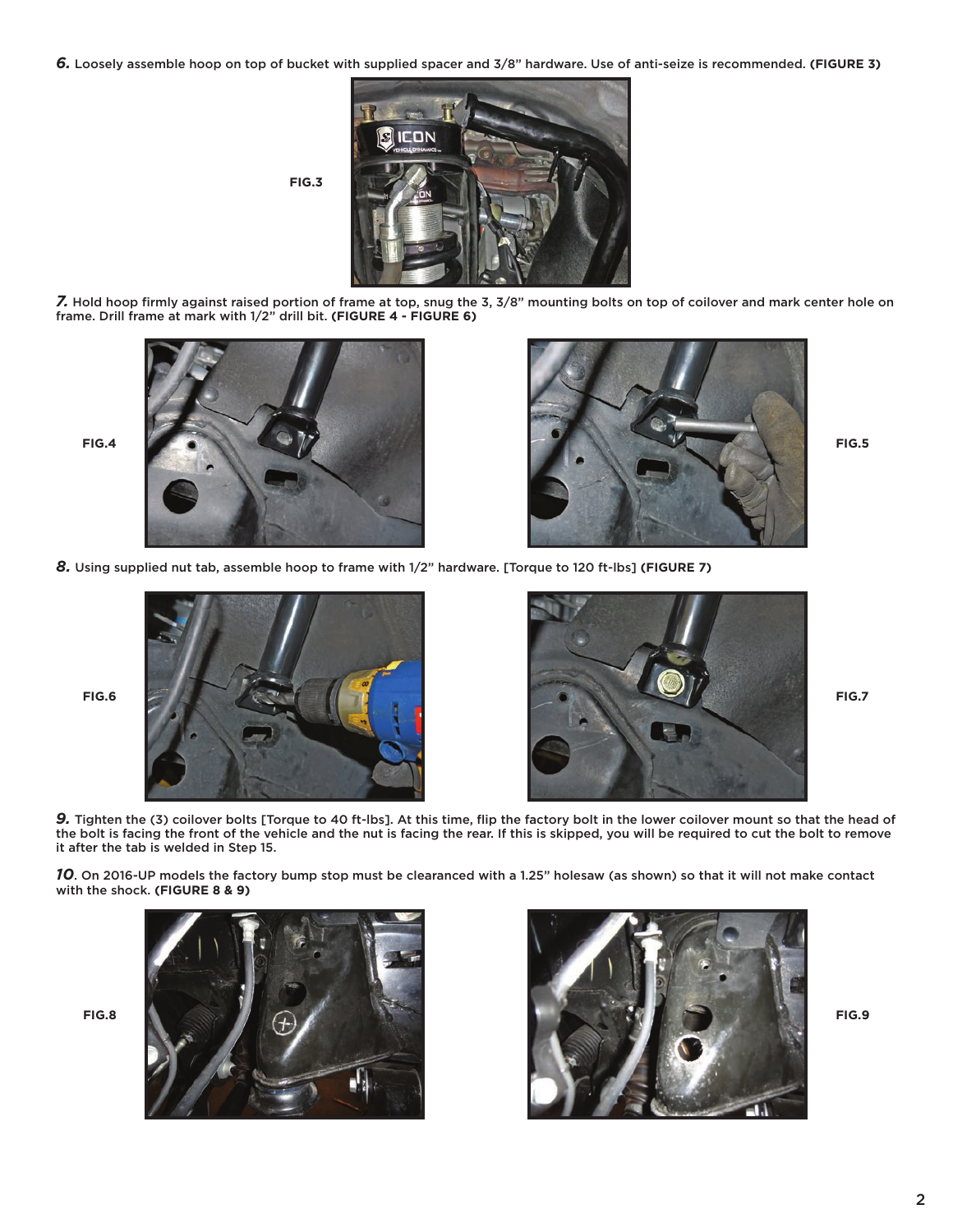

*12.* The S2 LCA skid plate should be loosened so ideal weld on tab location is used. Using the supplied raw sleeve (#159007) in the hardware kit, assemble the raw tab (#290010) to the S2 LCA skid plate locating tab and fasten together with the supplied 1/2" hardware. Outline the weld on tab with a marker or scribe on the lower control arm.

**NOTE:** The tab has a notch to fit multiple lower control arm contours. Late model SUV arms will locate the notch on the welded bump stop pad, while every other model will locate the notch to account for the bend in the arm where the tab locates.

*13.* Be sure that the S2 LCA skid plate is positioned so that the weld on tab and rod end will clear the CV boot at full steering lock **(FIGURE 11 & 12)**. There are multiple CV boot revisions used by Toyota and the larger CV boot will come very close at full droop to the rod end with the extended travel shock (picture is with largest CV boot). Failure to locate the tab properly will result in CV boot damage. The S2 skid mounting holes in the LCA can be drilled larger to allow for adequate orientation to clear the CV boot if needed.

**NOTE:** If unsure of tab locating procedure, contact ICON Vehicle Dynamics tech support immediately at (951) 689-4266. Normal business hours are Mon - Fri, 8AM - 5PM (PST). This step is extremely critical, do not hesitate to call if you have any questions.



**FIG.10**



*14.* Remove sleeve, tab, and hardware.

*15.* Sand outlined area.

*16.* Reassemble the sleeve and tab to the S2 LCA skid plate tab locator.

*17.* Weld the lower supplied tab to the factory control arm. This step is to be performed by a professional welder. Proper penetration is critical to avoid failure. **(FIGURE 13)**

**NOTE:** If this tab is not welded on properly the system will fail.



**FIG.13**

*18.* Remove hardware and sleeve and weld inside of tab then spray paint to avoid corrosion.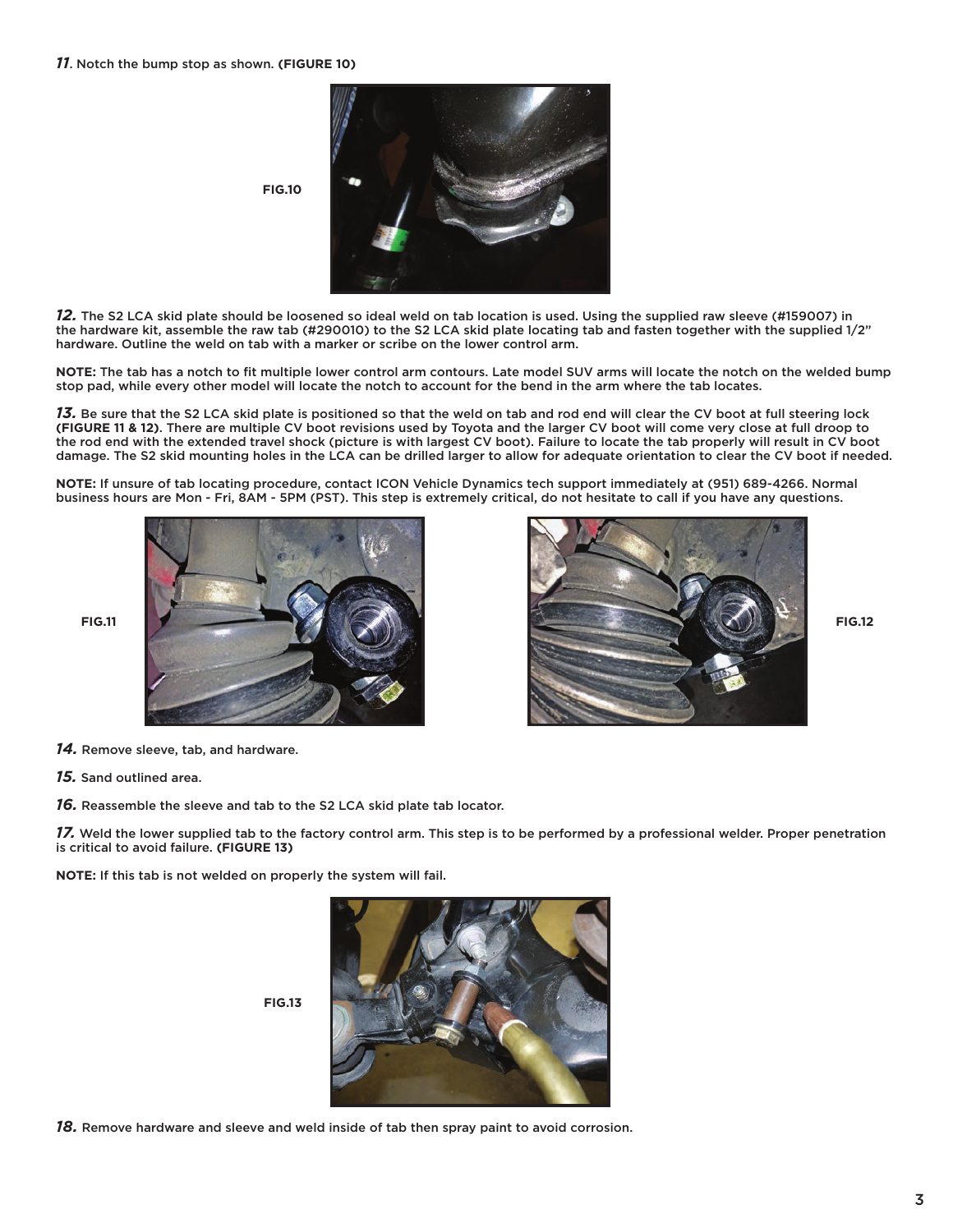*19.* Remove the factory steel brake line at the caliper and replace with the supplied brake line and route as pictured **(FIGURE 14 & 15)**. Late model FJ / 4Runners with the taller LCA do not require the brake line.

**NOTE:** Failure to install the supplied brake line properly will lead to catastrophic failure of brake system.





*20.* Remove the factory brake line routing bracket from frame and relocate it as pictured using a 1/4" drill bit and supplied 5/16" selftapping screw. [Torque to 25 ft-lbs] **(FIGURE 16)**





*21.* Install the ICON S2 specific shock with the wider high misalign hardware at the bottom, and the narrow non high misalign at the top with the supplied 1/2" hardware [Torque to 120 ft-lbs]. Use of anti-seize is recommended on these bolts.

*22.* Route the reservoir hose up and along the hoop to the front of the fender well. Use the supplied zip ties (supplied with S2 shock) to secure it to the hoop.

*23.* Use ICON reservoir mount and mount as pictured (mount and hardware supplied with S2 specific shock). **(FIGURE 17)**

*24.* If using a reservoir coilover with the S2 secondary shock, make sure the reservoirs do not touch as the frame-mounted reservoir will damage the body-mounted reservoir from rubbing during heavy off-road use.

*25.* Secure reservoir to supplied mounting bracket using the supplied hose clamps.

*26.* Weld on the supplied steering stop as pictured and paint to prevent corrosion. **(FIGURE 18, FIGURE 19)**





27. Steer vehicle from left to right to make sure nothing binds up and brake line is routed correctly.

*28.* Repeat steps 3-27 on passenger side.

- *29.* Bleed the brakes.
- *30.* Install wheels, torque lug nuts to factory specifications.
- *31.* Reconnect negative terminal on battery.